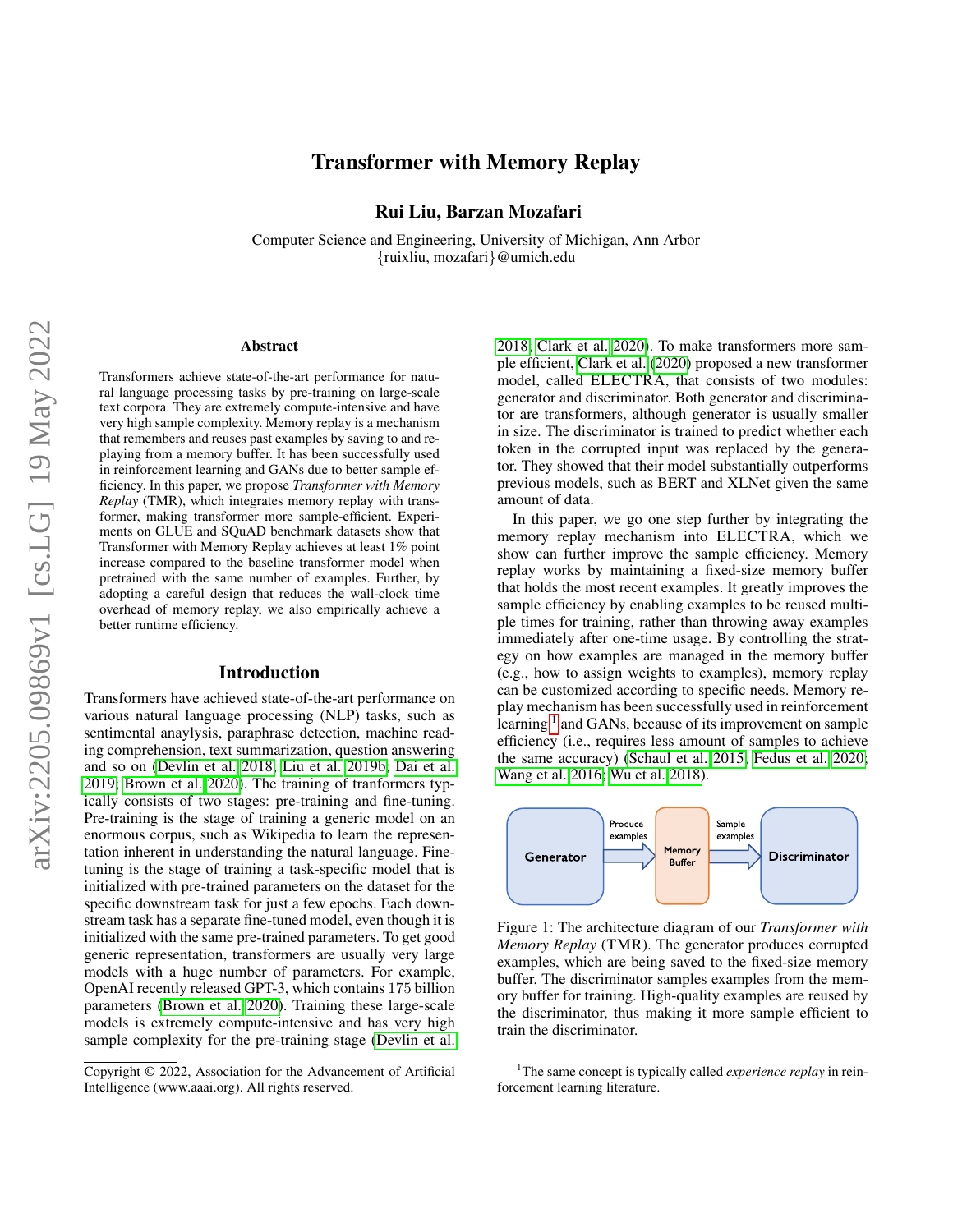Specifically, we keep the generator and discriminator from ELECTRA, but add a memory buffer between them. In ELECTRA, the generator produces corrupted text examples by trying to recover masked tokens, and discriminator takes the corrupted text examples as input and is trained to predict if each token is either original or replaced. Because the training objective of the generator is to mimic the original input sentences based on the masked ones, the generator will gradually drift away from its original purpose of providing random replacements to the input. Thus, the generator has the inevitable trend to produce lower and lower quality sentences as the generator is being optimized. We use memory replay to alleviate the above issue, which we refer to as *distribution drift* in this paper. Our intuition is that, by saving examples produced by generator in the memory buffer, discriminator can reuse high-quality examples from the past, making it less sensitive to the distribution drift issue, and thus more sample efficient. We call this new transformer model *Transformer with Memory Replay* (TMR). Its architecture is illustrated in Figure [1.](#page-0-1) The detailed design of the memory replay would affect the performance of our new model. We will dicuss some design choices that lead to noticeable improvement on sample efficiency. Going beyond the design choices discussed in this paper, we hope that our new model can be viewed as a general framework that provides an easy way to manipulate training examples via various memory replay designs, thus possibly achieving even better sample efficiency.

### Related Work

Transformer-based Models. Before the transformer architecture came along, the dominant sequence models for NLP were based on complex recurrent neural networks, which are very hard to parallelize. In [\(Vaswani et al. 2017\)](#page-8-3), the *transformer* architecture, solely based on attention mechanisms and easily parallelizable, was introduced to the NLP community, which has superior performance than traditional recurrrent neural networks. Ever since, transformer-based models have been the top performers in various NLP task competitions. For example, BERT [\(Devlin et al. 2018\)](#page-7-0) pretrains a large transformer on unlabeled text corpora using the masked-language modeling task, achieving significant improvement on GLUE and SQuAD benchmark datasets. This demonstrates the power of combining transformers and the self-supervised pre-training strategy. MASS [\(Song](#page-8-4) [et al. 2019\)](#page-8-4) and UniLM [\(Dong et al. 2019\)](#page-7-6) extend BERT to the generation task by adding auto-regressive generative training objectives. Instead of masking out input tokens as in a masked-language modeling task for pre-training, XL-Net [\(Yang et al. 2019\)](#page-8-5) masks attention weights such that the input sequence is autoregressively generated in a random order. ELECTRA corrupts the input by replacing some tokens with plausible alternatives sampled from a generator, which they showed is more sample efficient. It is also worth noting that there is significant effort dedicated to improving the transformer architecture to achieve computation efficiency [\(Kitaev, Kaiser, and Levskaya 2020;](#page-7-7) [Kim and](#page-7-8) [Awadalla 2020;](#page-7-8) [Tay et al. 2020a;](#page-8-6) [Rae et al. 2019;](#page-8-7) [Tay et al.](#page-8-8)

[2020b\)](#page-8-8) or to extend beyond the NLP domain [\(Huang et al.](#page-7-9) [2018;](#page-7-9) [Parmar et al. 2018;](#page-8-9) [Karpov, Godin, and Tetko 2019;](#page-7-10) [Girdhar et al. 2019;](#page-7-11) [Huang and Yang 2020\)](#page-7-12).

Memory Replay. Memory replay (or experience replay) is critical to deep reinforcement learning to achieve superhuman performance [\(Lin 1992;](#page-7-13) [Schaul et al. 2015;](#page-8-0) [Mnih](#page-8-10) [et al. 2015\)](#page-8-10). It has been shown to improve sample efficiency and stability by storing and reusing past transitions [\(Fedus](#page-7-5) [et al. 2020\)](#page-7-5). Some follow-up works have refined the basic memory replay mechanism [\(Schaul et al. 2015\)](#page-8-0) in various ways [\(Horgan et al. 2018;](#page-7-14) [Andrychowicz et al. 2017;](#page-7-15) [Sun,](#page-8-11) [Zhou, and Li 2020;](#page-8-11) [Luo and Li 2020;](#page-7-16) [Liu et al. 2019a\)](#page-7-17). Several works have been trying to understand how memory replay works in the context of reinforcement learning. [Liu and](#page-7-18) [Zou](#page-7-18) [\(2018\)](#page-7-18) study the effects of replay buffer size and minibatch size on learning performance. It has been reported that agent performance is sensitive to the number of environment steps taken per gradient step [\(Fu et al. 2019\)](#page-7-19). Sample efficiency can be improved by varying this ratio in combination with batch sizes [\(van Hasselt, Hessel, and Aslanides 2019\)](#page-8-12). In addition to reinforcement learning, [Wu et al.](#page-8-2) [\(2018\)](#page-8-2) applies memory replay to GANs training in the task of learning new categories in a sequential fashion. They show that memory replay can prevent catastrophic forgetting [\(McCloskey](#page-7-20) [and Cohen 1989\)](#page-7-20), which is typically an issue in sequential learning.

### Transformer with Memory Replay

## Model Architecture

In this section, we describe the basic architecture of *Transformer with Memory Replay* (TMR). We keep the generator  $G$  and discriminator  $D$  from ELECTRA, but add a memory buffer between them. We describe each of them and explain the distribution drift issue which is the reason for using a memory buffer as follows.

**Generator.** The generator  $G$  is a transformer network [\(Vaswani et al. 2017\)](#page-8-3) that maps a sequence of input tokens  $x^G = [x_1^G, \cdots, x_n^G]$  into a sequence of contextualized vector representations  $h^G(\boldsymbol{x}^G) = [h_1^G, \cdots, h_n^G]$ . The input token sequence is obtained from the original text token sequence  $x = [x_1, \dots, x_n]$  by masking out a random set of positions, i.e., replacing the original token with the [MASK] token. Typically, 15% of input tokens are masked out randomly [\(Devlin et al. 2018;](#page-7-0) [Clark et al. 2020\)](#page-7-4). For any position t where the corresponding input token  $x_t^G$  is a [MASK] token, the generator outputs a probability for a particular token  $x$  with a softmax layer given by

<span id="page-1-0"></span>
$$
p_G(x|\boldsymbol{x}^G) = \frac{\exp(e(x)^T h_t^G)}{\sum_{x'} \exp(e(x')^T h_t^G)}
$$
(1)

where  $e(x)$  is the embedding vector for token x. The generator is trained with the masked language modeling (MLM) task, i.e., it learns to predict the original tokens for the masked out positions. Denote the set of masked out positions as  $m = [m_1, \dots, m_r]$ . The loss function for the generator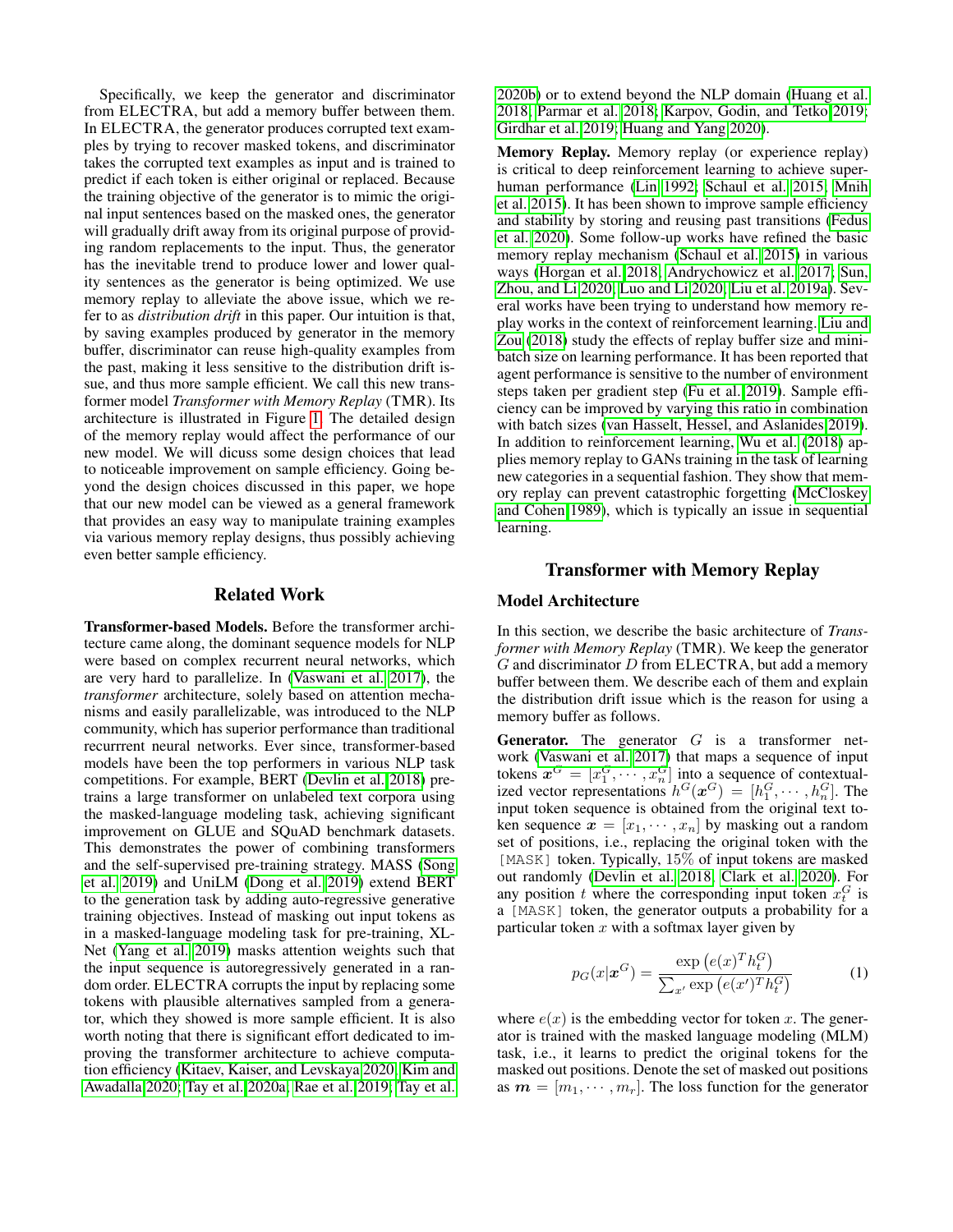is

<span id="page-2-0"></span>
$$
L_G(\boldsymbol{x}^G, \theta_G) = \mathbb{E}\left(\sum_{i \in \mathbf{m}} -\log p_G(x_i^G | \boldsymbol{x}^G)\right).
$$
 (2)

Discriminator. Similar to the generator, the discriminator G is also a transformer network mapping a sequence of input tokens  $x^M = [x_1^M, \dots, x_n^M]$  into a sequence of contextualized vector representations  $\dot{h}^D(\boldsymbol{x}^M) = [h_1^D, \cdots, h_n^D]$ . Although the generator typically has the same model architecture as the discriminator, but smaller in size, the parameter values from the discriminator are used to initialize the taskspecific model during the fine-tuning stage. Existing work assumes the input to the discriminator comes directly from the output of the generator via the inference process, i.e., replace each [MASK] token by a token that is sampled according to  $p_G(\cdot|\boldsymbol{x}^G)$  [\(Clark et al. 2020\)](#page-7-4). Instead, we use corrupted examples  $x^M$  sampled from the memory buffer as the input to the discriminator, in order to mitigate the distribution drift issue which we will elaborate shortly. For any position  $t \in [1, n]$ , the discriminator learns to predict whether the token  $\dot{x}_t^M$  is *original* or *replaced*. A token is *original* if it matches the token id from the original text input. Otherwise, a token is considered *replaced*. The probability that token  $x_t^M$  is original is output by a sigmoid layer:

$$
D(\boldsymbol{x}^{M}, t) = \text{sigmoid}(w^{T} h_{t}^{D})
$$
\n(3)

where  $w$  is the learnable parameter to the sigmoid layer. The loss function of discriminator is

<span id="page-2-1"></span>
$$
L_D(\mathbf{x}^M, \theta_D) = \mathbb{E}\left(\sum_{t=1}^n -1(x_t^M = x_t)\log D(\mathbf{x}^M, t)\right) -1(x_t^M \neq x_t)\log(1 - D(\mathbf{x}^M, t))).
$$
(4)

Distribution Drift. We would like to point out the distribution drift issue of the generator, which is the key reason that motivates us to use the memory buffer. Specifically, to minimize the negative maximum likelihood loss  $L_G$  in Equation [2,](#page-2-0) the generator will tend to mimic the original input sentences and generate examples that highly resemble the input, as the training is making more and more progress. This behavior will cause the generator to drift away from its original purpose of providing random replacements to the input. Imagine an extreme scenario where the generator is highly optimized based on Equation [2,](#page-2-0) thus becoming perfectly capable of predicting the original token at each masked-out position. This generator would produce the highly similar (if not exactly the same) sentence as the original one. For example, if the original sentence  $x$  is "The individual images in a film are called frames" with tokens "image" and "film" being masked out, the sentence produced by a highly optimized generator  $x^{\prime M}$  would probably be "The individual images in a movie are called frames". When this sentence  $x^{\prime M}$  is received by the discriminator, all the tokens are considered as *original* except for the token "movie", because "movie" is the only token that is different from its corresponding one from the original sentence  $x$ . The discriminator is supposed to learn reasonable language semantics by

solving a two-class optimization problem based on these labeled tokens. However, there are two issues with  $x^{\prime M}$  that hinder the discriminator's learning progress:

- 1. the number of *replaced* tokens is much less than the number of [MASK] tokens (e.g., 50% less here), resulting in insufficient number of *replaced* tokens that would cause class imbalance problem for the discriminator;
- 2. the token "movie" that is considered as *replaced* is essentially noisy for the discriminator, because the sentence  $x^{\prime M}$  itself is completely acceptable, and it would be more reasonable to consider "movie" as *original*.

The above example shows how a low-quality sentence can hurt the discriminator's learning progress.

On the other hand, an insufficiently optimized generator would probably produce an unacceptable sentence, e.g., "The individual coma in a version are called frames". The tokens "coma" and "version" are considered as *replaced* while other tokens are *original*. This is a better-quality sentence, because these labeled tokens imply that "coma" and "version" are not semantically related to other tokens from this sentence. Unfortunately, the generator has the inevitable trend to produce lower and lower quality sentences as it is being optimized. We call this phenomenon the *distribution drift* of the generator. Memory replay is a mechanism that remembers and reuses past examples by saving to and replaying from a memory buffer. It can be used to alleviate the distribution drift issue by replaying high-quality sentences from the memory buffer as input to the discriminator. It is worth noting that memory replay can also be treated as an importance sampling technique [\(Zhao and Zhang 2015;](#page-8-13) [Katharopoulos and Fleuret 2018\)](#page-7-21), if we directly use it to hold the training set. This would enable other transformer models such as BERT to make use of memory replay. We do not consider this usage in this paper because memory replay is especially effective in handling dynamic example stream rather than static example set [\(Lin 1992;](#page-7-13) [Schaul et al. 2015\)](#page-8-0). Next we discuss the memory buffer that is inserted between the generator and the discriminator.

**Memory Buffer.** From  $p_G$ , we create a corrupted example  $x^M$  by replacing the [MASK] token in x with a token randomly sampled according to  $p_G(\cdot|\boldsymbol{x}^G)$  for all positions in m. Any corrupted example  $x^M$  will be saved into the memory buffer. We assign a real-valued weight to each example in the memory buffer, which indicates the importance of each example. While the example importance is not directly accessible, we use different strategies to approximate it, which will be discussed in the next subsection. The memory buffer has a fixed size  $N$ . To be scalable when  $N$  is large, we use a sum tree to maintain the example weights. The memory buffer should support at least three operators: add, update and sample. The operator add is used to add a new corrupted example  $x^M$  into the memory buffer. The operator update is used when we want to update the weight for an example already in the memory buffer. The operator sample is used to sample some examples from the memory buffer according to the weight distribution, i.e., the probability that any example is sampled is proportional to its weight. Any of these three operators has  $O(\log N)$  in com-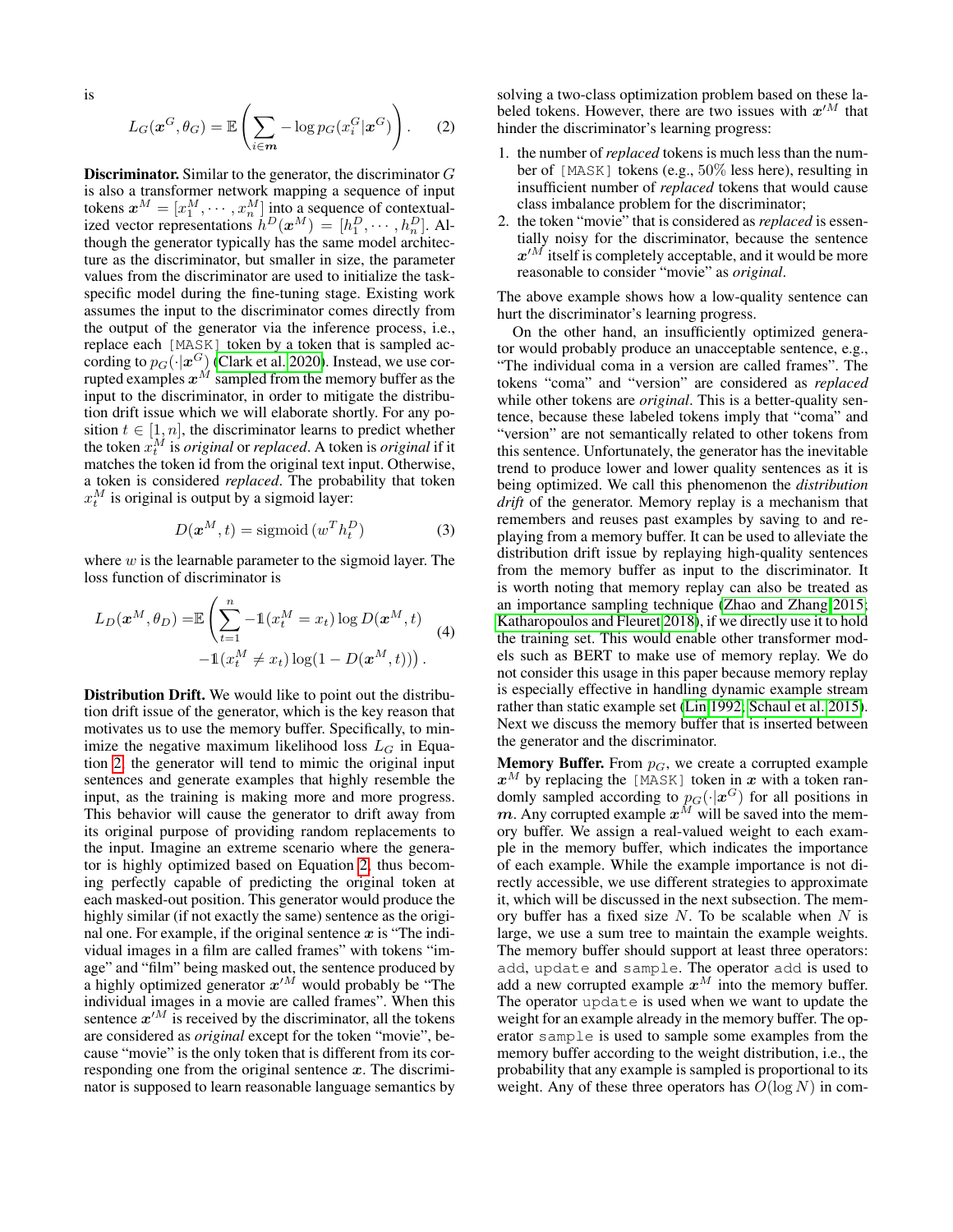<span id="page-3-0"></span>

Figure 2: Forward pass of *Transformer with Memory Replay* (TMR). For simplicity, mini-batch size is set to 1 in the diagram to illustrate how an example is changed. We put ∗ right after a token to indicate this token has been replaced by the generator. Memory replay between the generator and discriminator helps the discriminator to learn more efficiently, by providing high-quality examples to it. The sentence "the weather today feels\* so good\*" is saved to the memory buffer, and a better-quality sentence "cats\* fight over bones" which is sampled from the memory buffer is instead provided to the discriminator as input.

plexity, because of the need to traverse the sum tree from the root to a leaf node. The operator sample mentioned here is essentially a stochastic sampling method. In general, the probability of sampling example  $i$  is

$$
P(i) = \frac{w_i^{\alpha}}{\sum_j w_j^{\alpha}}
$$
 (5)

where  $w_j$  is the weight for example j and the hyperparameter  $\alpha$  determines how much prioritization is used. For example,  $\alpha = 0$  corresponds to uniform sampling, and  $\alpha = \infty$ corresponds to greedy sampling (i.e., sample examples with the largest weights). We illustrate more on how memory buffer works with some concrete examples in Figure [2.](#page-3-0)

### Joint Learning

We learn the generator and discriminator jointly by minimizing the combined loss

$$
\min_{\theta_G, \theta_D} \sum_{\boldsymbol{x}^G, \boldsymbol{x}^M} L_G(\boldsymbol{x}^G, \theta_G) + \lambda L_D(\boldsymbol{x}^M, \theta_D) \tag{6}
$$

where  $\lambda$  is a scalar that balances the above two loss terms. We use the same optimizer, Adam with warmup, as in [Clark](#page-7-4) [et al.](#page-7-4) [\(2020\)](#page-7-4) to iteratively minimize the combined loss. Assume the mini-batch size is  $K$ .

Forward Pass. Specifically, during the forward pass of each iteration, we sample a mini-batch of original text token sequence  $\{\boldsymbol{x}_{(k)}\}_{k=1}^K$ . For each  $\boldsymbol{x}_{(k)}$ , a random set of positions is selected and the corresponding tokens are replaced by the [MASK] token. Thus, we get  $\{x_{(k)}^G\}_{k=1}^K$  by masking out random tokens from  $\{\boldsymbol{x}_{(k)}\}_{k=1}^K$ .  $\{\boldsymbol{x}_{(k)}^G\}_{k=1}^K$  are provided to the generator as input, and generator loss  $L_G(\boldsymbol{x}^G,\theta_G)$  is computed according to Equation [2.](#page-2-0) In the meantime, from

the generator output  $p_G(x|\boldsymbol{x}^G)$ , as in Equation [1,](#page-1-0) corrupted examples  $\{x_{(k)}^{\prime M}\}_{k=1}^{K}$  are created by replacing the [MASK] token in  $x$  with a token randomly sampled according to  $p_G(\cdot|\boldsymbol{x}^G).$  The corrupted examples  $\{\boldsymbol{x}'^M_{(k)}\}_{k=1}^K$  are saved into the memory buffer once created. To get the input for the discriminator, we sample a mini-batch of examples  $\{x_{(k)}^M\}_{k=1}^K$ from the memory buffer using the sample operator. The detailed design of the memory buffer (e.g., how to assign/update example weights) will affect which examples get sampled. Note that the sampled examples  $\{x_{(k)}^M\}_{k=1}^K$  are in general quite different from the examples  $\{x'^M_{(k)}\}_{k=1}^K$  that are just being saved to the memory buffer by the generator. The discriminator then computes the loss  $L_D(\boldsymbol{x}^M, \theta_D)$  according to Equation [4.](#page-2-1) The forward pass is illustrated in Figure [2](#page-3-0) with mini-batch size as 1.

Backward Pass. During the backward pass, gradient with respect to generator (or discriminator) parameters is computed from the generator (or discriminator) loss. As with [\(Clark et al. 2020\)](#page-7-4), we don't back-propagate the discriminator loss through the generator, which is difficult because of the sampling operation. Adam with warmup is used to update the generator (or discriminator) parameters based on the generator (or discriminator) gradient.

### Memory Replay Weights

Example weights play an important role in the memory replay mechanism. At each iteration, the generator produces a mini-batch of new corrupted examples  $\{x_{(k)}^{\prime M}\}_{k=1}^{\tilde{K}}$ . The operator add is used to add these new examples into the memory buffer. When a new example is being added to the memory buffer, an initial weight is assigned to it. We then use the sample operator to sample a mini-batch of examples  $\{\boldsymbol{x}_{(k)}^M\}_{k=1}^{\tilde{K}}$  from the memory buffer and provide them to the discriminator as input. The probability that an example is sampled is proportional to its weight. After forward and backward pass, we use the update operator to update the weights of the sampled examples based on feedback information from the discriminator. We hope to increase the weights of high-quality examples, because they are more beneficial to training the discriminator. In this way, these high-quality examples will be more likely to be sampled.

The strategy on how to assign and update example weights has great effect on which examples will be sampled as input to the discriminator, thus affecting its sample efficiency. For each new example added to the memory, we assign its initial weight as the current average of the weights. We also have tried other strategies to assign the initial weight, which are discussed in the experiments. Since the memory buffer has a fixed size, it will eventually become full as we add more and more examples to it. When we attempt to add a new example to a full memory, we evict the example with the lowest weight from the memory before adding the new example. The weight of each example indicates the importance of each example, which might change as the discriminator is being trained. To keep the example weight as up-to-date as possible, we update the weight of each sampled example at the end of each iteration. We dis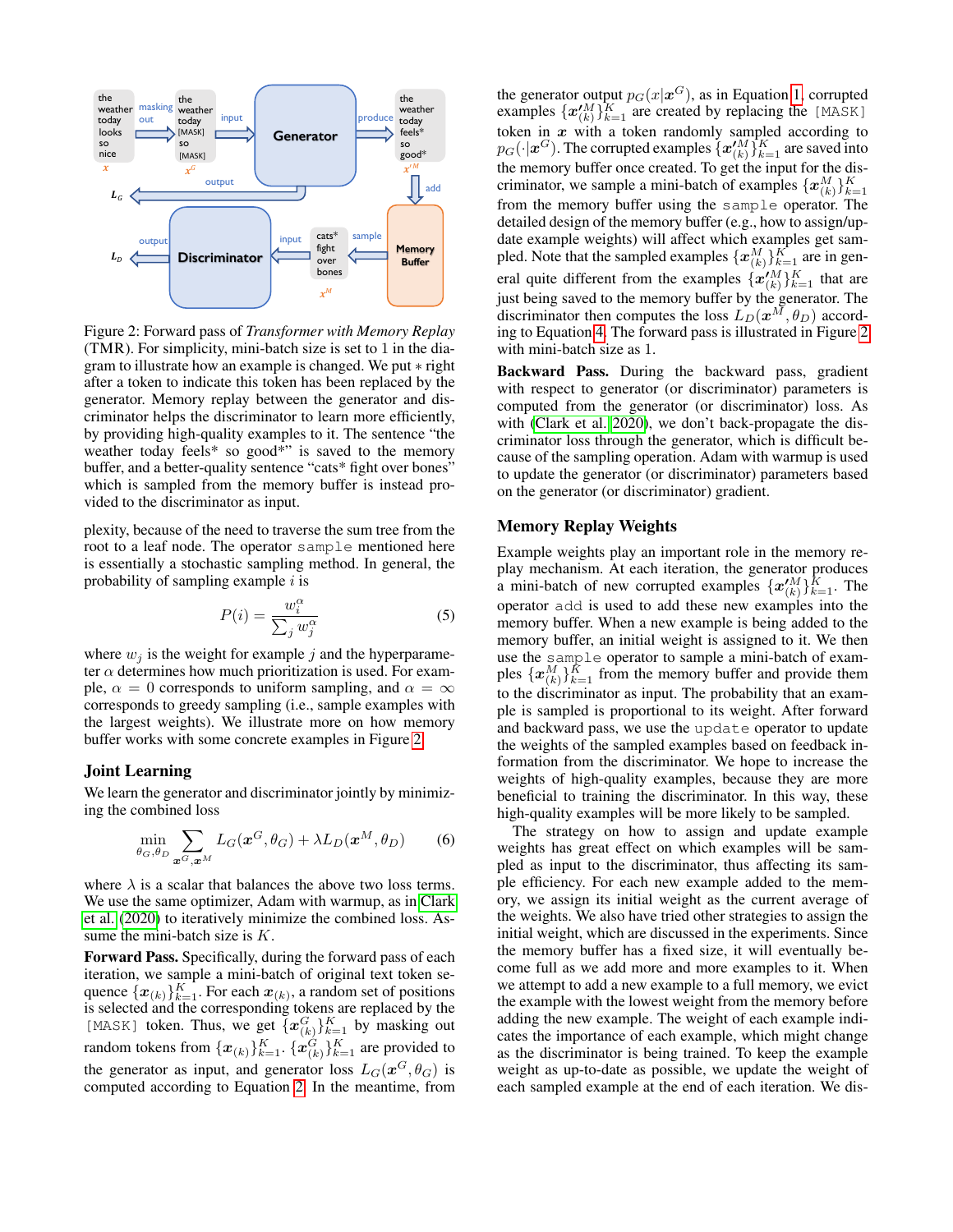cuss two different strategies on updating example weights.

Loss Difference. We keep track of the discriminator loss  $L<sub>D</sub>$ , as in Equation [4](#page-2-1) for each example every time it is sampled. The loss difference of the current time and the previous time is used as the new weight. Note that, since computing the loss difference requires that an example gets sampled at least twice, we will not update the weight for any new example until the second time it is sampled. In this case, we do not simply use the loss value as the new weight, because the loss value typically decreases each time an example is sampled, so a smaller weight would not necessarily imply that it is less important. Instead, it typically means that this example has been recently sampled. Our experiments also show that using loss value as the weight results in bad performance.

Gradient Norm. Gradient norm has been shown to be the optimal weight for each example in importance sampling [\(Zhao and Zhang 2015\)](#page-8-13). It demonstrates that perexample gradient norm can be a strong indicator for the example's importance. Each time an example is sampled, we update its weight using the discriminator gradient norm for this example. The drawback of using per-example gradient norm is that it incurs some overhead to compute the perexample gradient for each example in the mini-batch [\(Good](#page-7-22)[fellow 2015\)](#page-7-22). Recently, [Katharopoulos and Fleuret](#page-7-21) [\(2018\)](#page-7-21) proposed an upper bound on gradient norm that can be computed efficiently. This upper bound has been shown to be a reasonable approximation on the gradient norm in training various neural network models [\(Liu, Wu, and Mozafari](#page-7-23) [2020\)](#page-7-23). We also use this upper bound as the new weight.

### Experimental Setup

### Pre-training

We pre-train our model with two different sizes: a small model and a base model on English Wikipedia. The detailed hyperparameter values are included in the appendix. As suggested by [Clark et al.](#page-7-4) [\(2020\)](#page-7-4), in addition to sharing the embedding table between input and output tokens for the generator, we also share the embedding table beween generator and discriminator. We use Adam with warmup to pre-train the models. The detailed setup is the same as [Clark et al.](#page-7-4) [\(2020\)](#page-7-4) if not stated otherwise. Specifically, we set  $\epsilon = 1e - 6$ ,  $\beta_1 = 0.9$  and  $\beta_2 = 0.999$ . The mini-batch size is 128 for the small model and 256 for the base model. The memory buffer size  $N$  is set to 1k in our experiments.

### Fine-tuning

We use two commonly used datasets as the benchmark to evaluate performance: General Language Understanding Evaluation (GLUE) [\(Wang et al. 2018\)](#page-8-14) and Stanford Question Answering Dataset (SQuAD) [\(Rajpurkar et al. 2016\)](#page-8-15).

General Language Understanding Evaluation (GLUE). GLUE consists of eight tasks (i.e., MNLI, QQP, QNLI, SST, CoLA, STS, MRPC and  $RTE)^2$  $RTE)^2$ , each of which corresponds to a specific type of NLP problem. As with [Clark](#page-7-4)

[et al.](#page-7-4) [\(2020\)](#page-7-4), our evaluation metrics are Spearman correlation for STS, Matthews Correlation for CoLA, and accuracy for other GLUE tasks. The average of these scores is reported. Unless stated otherwise, results are on the dev set. For fine-tuning, we only need the discriminator's parameters to initialize task-specific models [\(Clark et al. 2020\)](#page-7-4). Specifically, we use the final hidden vector  $h_1^D \in \mathbb{R}^{\hat{H}}$ of the discriminator corresponding to the first input token ([CLS]) as the aggregate representation [\(Devlin et al.](#page-7-0) [2018\)](#page-7-0). Note that  $H$  is the hidden size. The only new parameters introduced during fine-tuning are classification layer weights  $W \in \mathbb{R}^{C \times H}$ , where C is the number of labels. We use the standard cross-entropy loss for classification tasks:  $-\log \left( \frac{\text{softmax} (h_1^D W^T)_{[class]}}{\text{index} s} \right)$  where  $[class]$  is the true class index.

Stanford Question Answering Dataset (SQuAD). The Stanford Question Answering Dataset (SQuAD v1.1) is a collection of 100k crowd-sourced question/answer pairs [\(Rajpurkar et al. 2016\)](#page-8-15). Given a question and a passage from Wikipedia containing the answer, the task of SQuAD is to predict the answer text span in the passage. As with the GLUE benchmark, for fine-tuning, we only need the discriminator's parameters to initialize task-specific mod-els [\(Clark et al. 2020\)](#page-7-4). We introduce a start vector  $S \in \mathbb{R}^H$ and an end vector  $E \in \mathbb{R}^H$  to the task-specific model. The probability of location  $i$  being the start of the answer span is computed as a dot product between  $h_i^D$  and S, followed by a softmax over all locations in the paragraph:

$$
P_i^S = \frac{e^{S \cdot h_i^D}}{\sum_j e^{S \cdot h_j^D}}.\tag{7}
$$

Similarly, the probability of location  $i$  being the end of the answer span is computed as a dot product between  $h_i^D$  and E, followed by a softmax over all locations in the paragraph:

$$
P_i^E = \frac{e^{E \cdot h_i^D}}{\sum_j e^{E \cdot h_j^D}}.\tag{8}
$$

The loss for fine-tuning is  $-\log P_{[start]}^S - \log P_{[end]}^E$ , where [start] and [end] are the correct start and end positions. The score of a candidate span from position  $i$  to position  $j$  is defined as  $S \cdot h_i^D + \overline{E} \cdot h_j^D$ . The span with highest score where  $i \leq j$  is used as the prediction.

# Experimental Results Pre-training Efficiency

To show that memory replay can improve the sample efficiency, we compare our models (i.e., TMR(loss diff) and TMR(grad norm)) with baseline ELECTRA after being pre-trained with the same number of iterations (i.e., also the same number of examples, because we use the same mini-batch size for different methods). TMR(loss diff) and TMR(grad norm) are our model *Transformer with Memory Replay* using loss difference and gradient norm to update example weight, respectively. Specifically, we pre-train different models to the same number of iterations using the same setting. We then fine-tune the models on GLUE and SQuAD

<span id="page-4-0"></span><sup>&</sup>lt;sup>2</sup>[It is customary to exclude WNLI because it is difficult to beat](#page-7-4) [even the majority classifier.](#page-7-4)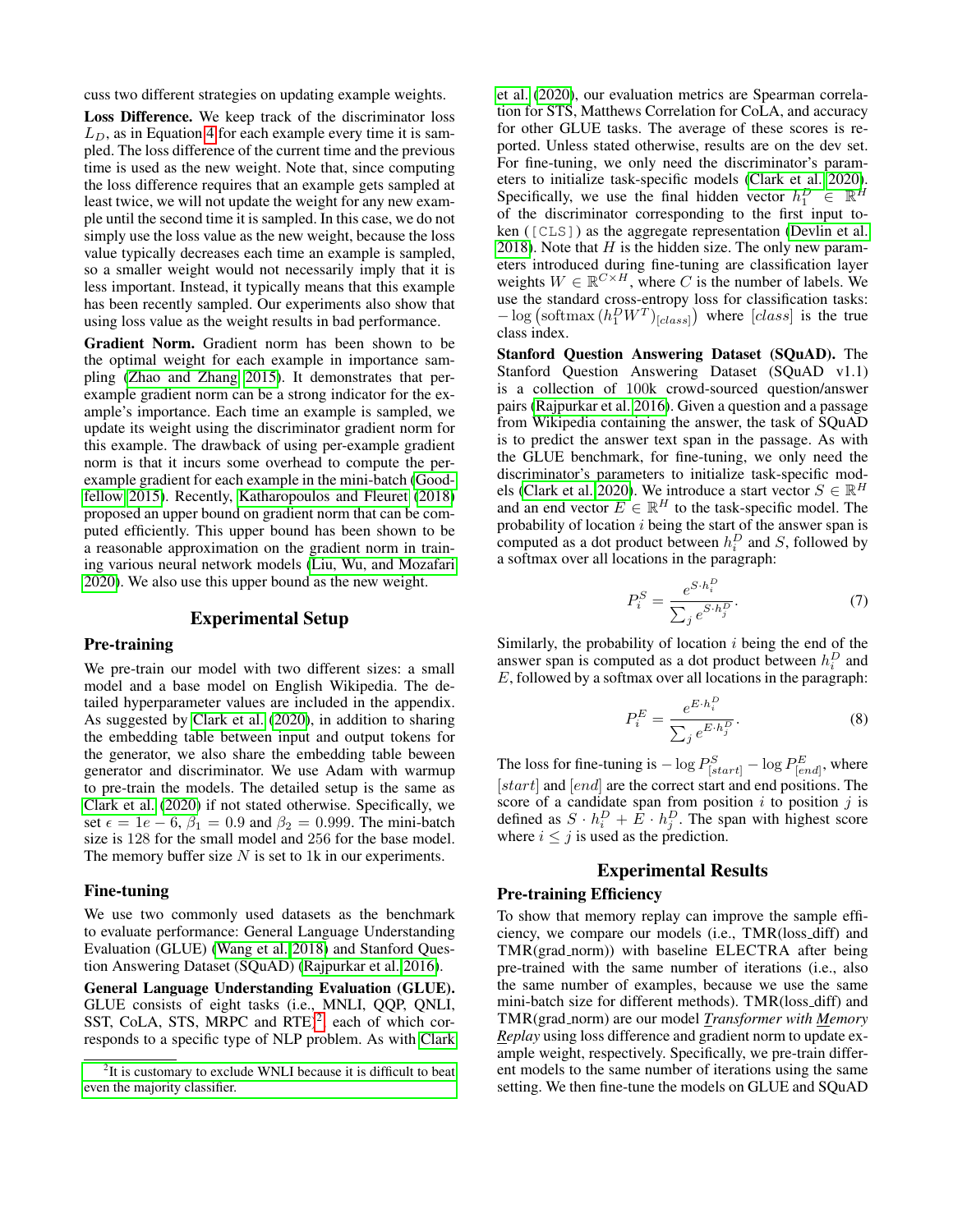<span id="page-5-0"></span>

<span id="page-5-1"></span>Figure 3: Pre-training efficiency comparison. Our models (i.e., TMR(loss\_diff) and TMR(grad\_norm)) have better scores than baseline ELECTRA when the pre-training has gone through enough iterations, because the memory replay needs time to accumulate enough high-quality examples.

| Model          | MNLI  | <b>OOP</b> | ONLI        | <b>SST</b> | CoLA              | <b>STS</b> | <b>MRPC</b> | <b>RTE</b> | Avg.  |
|----------------|-------|------------|-------------|------------|-------------------|------------|-------------|------------|-------|
| <b>ELECTRA</b> | 0.730 | 0.881      | $\pm 0.836$ |            | $0.862 \pm 0.733$ | 0.832      | 0.809       | 0.584      | 0.783 |
| TMR(loss_diff) | 0.753 | 0.887      | 0.846       | 0.868      | 0.737             | 0.835      | 0.811       | 0.613      | 0.794 |

Table 1: Results on GLUE of the small models after pre-trained for 200k steps.

to compare their performance. The results are illustrated in Figure [3.](#page-5-0) When the number of iterations is small, our models have almost the same performance on both GLUE and SQuAD benchmarks. As the number of iterations increases, we can see an obvious gap between our models and baseline. This is because, as more and more examples are processed, our models utilize the memory replay to remember more and more high-quality examples, thus boosting the discriminator's learning speed. On the other hand, the baseline ELECTRA uses whatever examples that are produced by the generator to train the discriminator. As the training of the generator continues, the distribution of examples produced will also change due to the distribution drift issue, affecting the discriminator's training. We list the detailed results for each GLUE task after 200k steps in Table [1.](#page-5-1) As expected, after the same number of pre-training steps, our models TMR have better performance than baseline across most of the GLUE tasks. Note that in the original paper [\(Clark et al.](#page-7-4) [2020\)](#page-7-4), the baseline ELECTRA is trained with much more iterations, getting slightly better GLUE scores than reported here. We do not train the models for too many iterations because the max number of iterations used in our experiments suffices to demonstrate the benefits of the proposed memory buffer mechanism (especially given the increasing concern on the effect of excessive energy consumption on the environment [\(Strubell, Ganesh, and McCallum 2019;](#page-8-16) [Schwartz](#page-8-17) [et al. 2019\)](#page-8-17)).

We also observe that TMR(grad\_norm) often has better results than TMR(loss diff). Theoretical analysis has been provided to show that gradient norm is the optimal weight for each example in importance sampling [\(Zhao and Zhang](#page-8-13) [2015\)](#page-8-13). Echoing this theoretical point, our observation empirically demonstrates that gradient norm is also a good choice for example weight in memory replay. Loss difference can be a bad approximation to gradient norm because model parameters might have changed significantly between adjacent visits to the same example. However, loss difference is a relatively cheap way to measure the example importance,

<span id="page-5-2"></span>

Figure 4: Runtime efficiency comparison using small model on GLUE. TMR(loss diff) has better runtime efficiency than the baseline ELECTRA, because TMR(loss diff) achieves better scores after pretaining for the same amount of wallclock time.

which is especially beneficial in terms of the runtime efficiency as discussed right below.

Runtime Efficiency. We also report the runtime efficiency in terms of the wall-clock time needed for training. As shown in Figure [4,](#page-5-2) using loss difference to measure the example importance reduces the wall-clock time overhead of the memory replay, leading to better runtime efficiency.

### Alternative Strategies for Weight Initialization

We discuss some alternative strategies that we have tried but have worse performance. We initialize the weight of a new example using the average of example weights in our previous experiments. This strategy will assign the same weight to new examples that arrive at the same iteration (i.e., these new examples are in the same mini-batch). The difference among examples is essentially ignored by this strategy. Intuitively, it might be better to assign weight to a new example using the weight of a similar example that is already present in the memory buffer. Since each example is represented by a sequence of token indices  $x^M = [x_1^M, x_2^M, \dots, x_n^M]$ , which can be viewed as the feature vector of this example, the similarity of two examples can be measured by how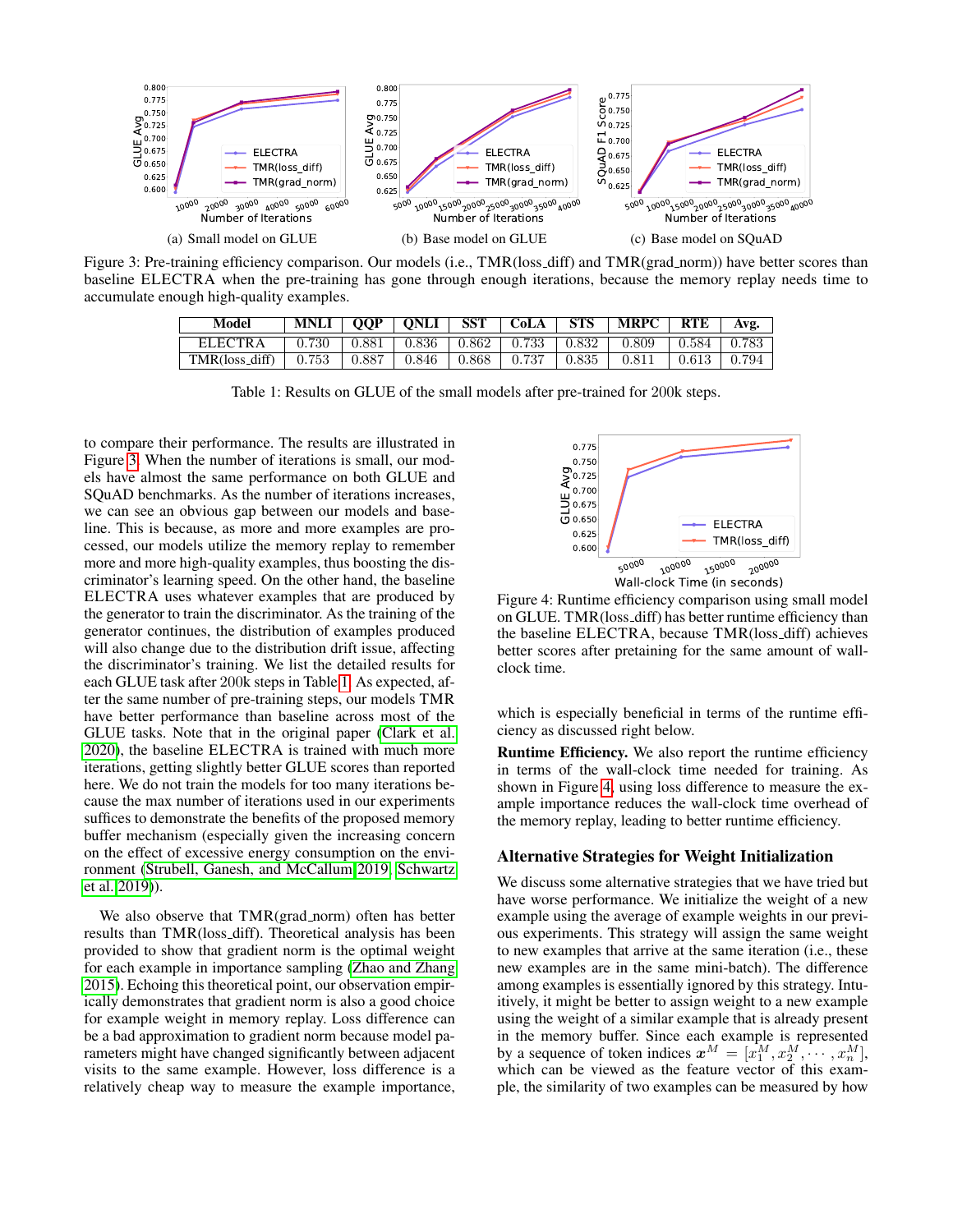similar their features are. There are two alternative strategies that take into consideration the similarity among examples: *Least Square Regression* and *Linear Upper Confidence Bound*. Before we dive into these two strategies, let us assume the memory buffer contains a set of examples and their corresponding weights, denoted as  $\{x_{(i)}^B, r_i\}_{i=1}^N$ , where  $r_i$  is the weight of the example  $x_{(i)}^B$  and N is the capacity of the memory buffer.

Least Square Regression. To determine the weights for a new example, we solve a *Least Square Regression problem* (LSR) based on examples in the memory buffer and their weights:

$$
\theta^* = \arg\min_{\theta} \sum_{i=1}^{N} (\theta^T \mathbf{x}_{(i)}^B - r_i)^2.
$$
 (9)

Then, we assign  $\theta^{*T} x^M$  as the initial weight to the new example  $x^M$ . Examples with different features will get different initial weights.

Linear Upper Confidence Bound. Multi-armed bandit problem [\(Bubeck, Munos, and Stoltz 2009;](#page-7-24) [Even-Dar, Man](#page-7-25)[nor, and Mansour 2002\)](#page-7-25) provides a general framework for studying efficient sampling methods. For example, it has been used to speed up optimization methods for model training [\(Salehi, Thiran, and Celis 2017;](#page-8-18) [Liu, Wu, and Moza](#page-7-23)[fari 2020\)](#page-7-23), maximum inner product search [\(Liu, Wu, and](#page-7-26) [Mozafari 2019\)](#page-7-26), hyperparameter search [\(Li et al. 2017\)](#page-7-27), and model-related query execution [\(He et al. 2020\)](#page-7-28). We cast the memory replay into a multi-armed bandit problem, and rely on a bandit method to initialize and update the example weights. Specifically, we treat each example as an arm. In this way, sampling an example is equivalent to picking an arm to pull, and a high-quality example corresponds to an arm with high reward. Because each example is represented as its feature vector, there are an infinite number of possible examples, implying an infinite number of arms. To deal with an infinite number of arms, we resort to linear bandit, a special bandit setting where each arm is represented by a feature vector and reward is assumed to have a linear relationship with the arm feature vector. We use a popular linear bandit method called *Linear Upper Confidence Bound* (Lin-UCB), as described in Algorithm 1 of [Chu et al.](#page-7-29) [\(2011\)](#page-7-29). The Least Square Regression strategy will not change the inital weight of a new example until it gets sampled. LinUCB can essentially keep refining initial weights of new examples as more and more examples are sampled. meanny bartier.<br>
Least Square Regression. To determine the weights for a<br>
Least Square Regression. To determine the weights for a<br>
Least Square Regression. To determine the weights for a<br>
Least Square Regression cosmples

We did some experiments using LSR and LinUCB. The results are shown in Figure [5.](#page-6-0) We can see that both TMR(LSR) and TMR(LinUCB) are much worse than TMR(loss diff). These results are a bit counter-intuitive, because the idea of assigning weight to a new example using the weight of a similar example is reasonable. We suspect the reason why neither TMR(LSR) nor TMR(LinUCB) work is that the linear relationship between feature vector and weight/reward, which is assumed by both, does not hold in our memory buffer. It would be a good future work direction to consider weight initialization strategies without linear

<span id="page-6-0"></span>

Figure 5: Comparison of alternative strategies for weight initialization. TMR(LSR) and TMR(LinUCB) are much worse than TMR(loss diff) as the number of iterations increases.

<span id="page-6-1"></span>

| Model          | Time | Model           | Time |  |
|----------------|------|-----------------|------|--|
| <b>ELECTRA</b> | 377  | TMR(grad_norm)  | 937  |  |
| TMR(loss_diff) | 383  | TMR(grad_bound) | 432  |  |

Table 2: Runtime cost comparison. The value in the table is the wall clock time (in seconds) to finish 100 iterations.

### Runtime Cost

We investigate the runtime cost for different models. In Table [2,](#page-6-1) we list the wall clock time to finish 100 iterations of training small models. The baseline ELECTRA model has the lowest time cost, which is expected, because our models have the overhead of maintaining the memory buffer. However, the time cost of TMR(loss diff) is only slightly larger than that of ELECTRA. This implies that the overhead of maintaining the memory buffer can be very small, because computing loss difference will not incur additional cost. On the other hand, the time cost of TMR(grad norm) is way larger than the baseline. This is because accurately computing per-example gradient norm requires us to feed each example of a mini-batch separately to the model for both forward and backward pass. This is usually very costly, because high parallelism provided by GPU cannot be fully utilized. TMR(grad bound) uses the gradient upper bound from [Katharopoulos and Fleuret](#page-7-21) [\(2018\)](#page-7-21) as an approximation to gradient norm. It can significantly reduce the time cost of TMR(grad\_norm).

### Conclusion

We have proposed a new transformer model, called *Transformer with Memory Replay* (TMR), for improving the sample efficiency. Our model integrates a memory replay mechanism into ELECTRA by adding a memory buffer between the generator and discriminator. Because the memory replay mechanism enables examples produced by the generator to be reused multiple times, the discriminator can be trained with high-quality examples, making it more sample efficient. We also introduced two different strategies on how to update example weights (i.e., use loss difference or gradient norm). Our experiments have shown that our models achieve higher scores than baseline when pre-trained for the same number of iterations (i.e., using the same amount of examples). We further demonstrated that the loss difference strategy leads to better runtime efficiency because of its low wall-clock time overhead.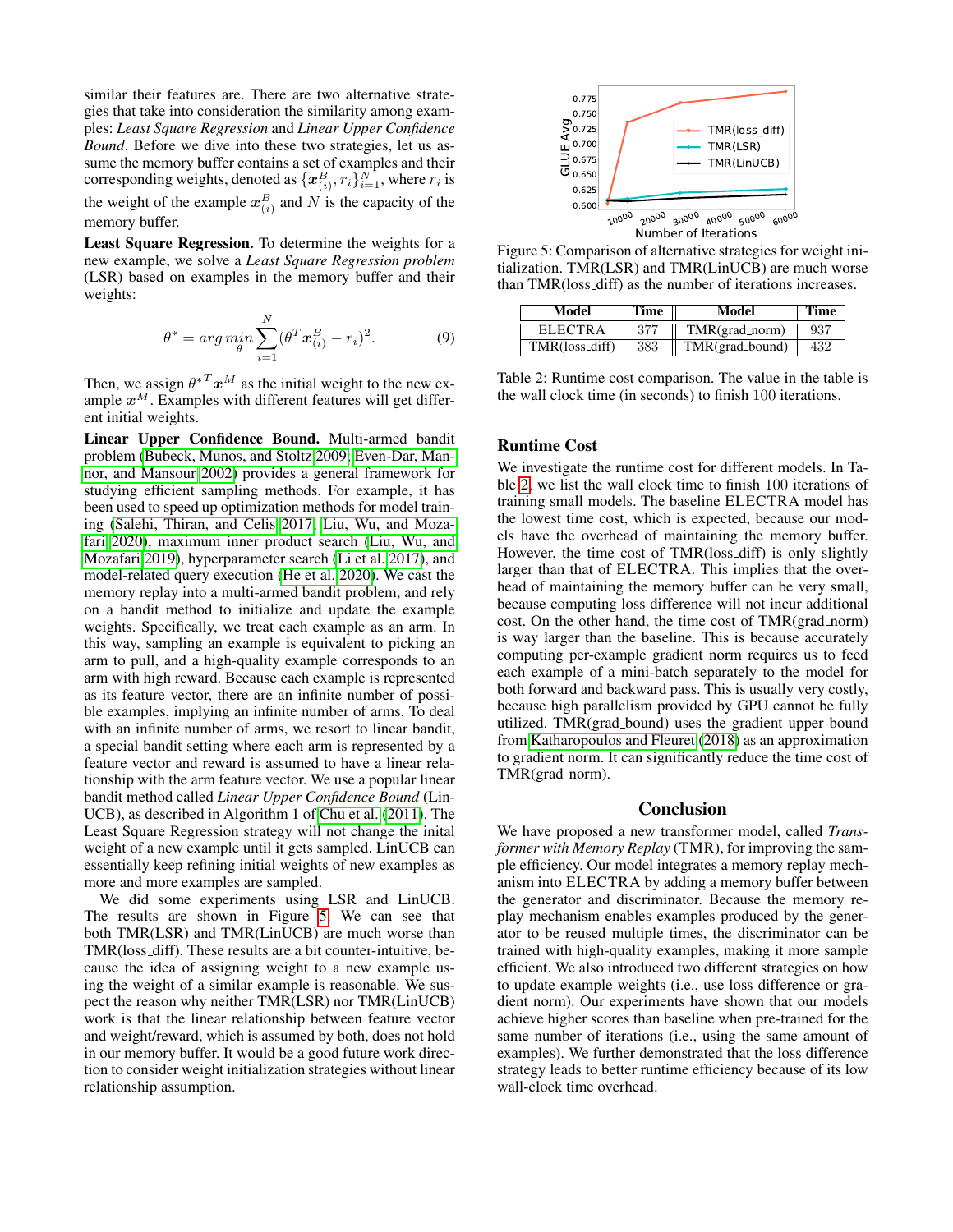# Acknowledgments

This work is in part supported by National Science Foundation and gifts from Google. The authors would like to thank anonymous reviewers for their insightful feedback and suggestions.

### References

<span id="page-7-15"></span>Andrychowicz, M.; Wolski, F.; Ray, A.; Schneider, J.; Fong, R.; Welinder, P.; McGrew, B.; Tobin, J.; Abbeel, P.; and Zaremba, W. 2017. Hindsight experience replay. *arXiv preprint arXiv:1707.01495*.

<span id="page-7-3"></span>Brown, T. B.; Mann, B.; Ryder, N.; Subbiah, M.; Kaplan, J.; Dhariwal, P.; Neelakantan, A.; Shyam, P.; Sastry, G.; Askell, A.; et al. 2020. Language models are few-shot learners. *arXiv preprint arXiv:2005.14165*.

<span id="page-7-24"></span>Bubeck, S.; Munos, R.; and Stoltz, G. 2009. Pure exploration in multi-armed bandits problems. In *International conference on Algorithmic learning theory*, 23–37. Springer.

<span id="page-7-29"></span>Chu, W.; Li, L.; Reyzin, L.; and Schapire, R. 2011. Contextual bandits with linear payoff functions. In *Proceedings of the Fourteenth International Conference on Artificial Intelligence and Statistics*, 208–214. JMLR Workshop and Conference Proceedings.

<span id="page-7-4"></span>Clark, K.; Luong, M.-T.; Le, Q. V.; and Manning, C. D. 2020. Electra: Pre-training text encoders as discriminators rather than generators. *arXiv preprint arXiv:2003.10555*.

<span id="page-7-2"></span>Dai, Z.; Yang, Z.; Yang, Y.; Carbonell, J.; Le, Q. V.; and Salakhutdinov, R. 2019. Transformer-xl: Attentive language models beyond a fixed-length context. *arXiv preprint arXiv:1901.02860*.

<span id="page-7-0"></span>Devlin, J.; Chang, M.-W.; Lee, K.; and Toutanova, K. 2018. Bert: Pre-training of deep bidirectional transformers for language understanding. *arXiv preprint arXiv:1810.04805*.

<span id="page-7-6"></span>Dong, L.; Yang, N.; Wang, W.; Wei, F.; Liu, X.; Wang, Y.; Gao, J.; Zhou, M.; and Hon, H.-W. 2019. Unified language model pre-training for natural language understanding and generation. *arXiv preprint arXiv:1905.03197*.

<span id="page-7-25"></span>Even-Dar, E.; Mannor, S.; and Mansour, Y. 2002. PAC bounds for multi-armed bandit and Markov decision processes. In *International Conference on Computational Learning Theory*, 255–270. Springer.

<span id="page-7-5"></span>Fedus, W.; Ramachandran, P.; Agarwal, R.; Bengio, Y.; Larochelle, H.; Rowland, M.; and Dabney, W. 2020. Revisiting fundamentals of experience replay. In *International Conference on Machine Learning*, 3061–3071. PMLR.

<span id="page-7-19"></span>Fu, J.; Kumar, A.; Soh, M.; and Levine, S. 2019. Diagnosing bottlenecks in deep q-learning algorithms. In *International Conference on Machine Learning*, 2021–2030. PMLR.

<span id="page-7-11"></span>Girdhar, R.; Carreira, J.; Doersch, C.; and Zisserman, A. 2019. Video action transformer network. In *Proceedings of the IEEE/CVF Conference on Computer Vision and Pattern Recognition*, 244–253.

<span id="page-7-22"></span>Goodfellow, I. 2015. Efficient per-example gradient computations. *arXiv preprint arXiv:1510.01799*.

<span id="page-7-28"></span>He, W.; Anderson, M. R.; Strome, M.; and Cafarella, M. 2020. A Method for Optimizing Opaque Filter Queries. In *Proceedings of the 2020 ACM SIGMOD International Conference on Management of Data*, 1257–1272.

<span id="page-7-14"></span>Horgan, D.; Quan, J.; Budden, D.; Barth-Maron, G.; Hessel, M.; Van Hasselt, H.; and Silver, D. 2018. Distributed prioritized experience replay. *arXiv preprint arXiv:1803.00933*.

<span id="page-7-9"></span>Huang, C.-Z. A.; Vaswani, A.; Uszkoreit, J.; Shazeer, N.; Simon, I.; Hawthorne, C.; Dai, A. M.; Hoffman, M. D.; Dinculescu, M.; and Eck, D. 2018. Music transformer. *arXiv preprint arXiv:1809.04281*.

<span id="page-7-12"></span>Huang, Y.-S.; and Yang, Y.-H. 2020. Pop Music Transformer: Beat-based modeling and generation of expressive Pop piano compositions. In *Proceedings of the 28th ACM International Conference on Multimedia*, 1180–1188.

<span id="page-7-10"></span>Karpov, P.; Godin, G.; and Tetko, I. V. 2019. A transformer model for retrosynthesis. In *International Conference on Artificial Neural Networks*, 817–830. Springer.

<span id="page-7-21"></span>Katharopoulos, A.; and Fleuret, F. 2018. Not all samples are created equal: Deep learning with importance sampling. In *International conference on machine learning*, 2525–2534. PMLR.

<span id="page-7-8"></span>Kim, Y. J.; and Awadalla, H. H. 2020. Fastformers: Highly efficient transformer models for natural language understanding. *arXiv preprint arXiv:2010.13382*.

<span id="page-7-7"></span>Kitaev, N.; Kaiser, Ł.; and Levskaya, A. 2020. Reformer: The efficient transformer. *arXiv preprint arXiv:2001.04451*.

<span id="page-7-27"></span>Li, L.; Jamieson, K.; DeSalvo, G.; Rostamizadeh, A.; and Talwalkar, A. 2017. Hyperband: A novel bandit-based approach to hyperparameter optimization. *The Journal of Machine Learning Research*, 18(1): 6765–6816.

<span id="page-7-13"></span>Lin, L.-J. 1992. Self-improving reactive agents based on reinforcement learning, planning and teaching. *Machine learning*, 8(3-4): 293–321.

<span id="page-7-17"></span>Liu, H.; Trott, A.; Socher, R.; and Xiong, C. 2019a. Competitive experience replay. *arXiv preprint arXiv:1902.00528*.

<span id="page-7-26"></span>Liu, R.; Wu, T.; and Mozafari, B. 2019. A bandit approach to maximum inner product search. In *Proceedings of the AAAI Conference on Artificial Intelligence*, volume 33, 4376–4383.

<span id="page-7-23"></span>Liu, R.; Wu, T.; and Mozafari, B. 2020. Adam with bandit sampling for deep learning. *Advances in Neural Information Processing Systems*, 33: 5393–5404.

<span id="page-7-18"></span>Liu, R.; and Zou, J. 2018. The effects of memory replay in reinforcement learning. In *2018 56th Annual Allerton Conference on Communication, Control, and Computing (Allerton)*, 478–485. IEEE.

<span id="page-7-1"></span>Liu, Y.; Ott, M.; Goyal, N.; Du, J.; Joshi, M.; Chen, D.; Levy, O.; Lewis, M.; Zettlemoyer, L.; and Stoyanov, V. 2019b. Roberta: A robustly optimized bert pretraining approach. *arXiv preprint arXiv:1907.11692*.

<span id="page-7-16"></span>Luo, J.; and Li, H. 2020. Dynamic experience replay. In *Conference on Robot Learning*, 1191–1200. PMLR.

<span id="page-7-20"></span>McCloskey, M.; and Cohen, N. J. 1989. Catastrophic interference in connectionist networks: The sequential learning